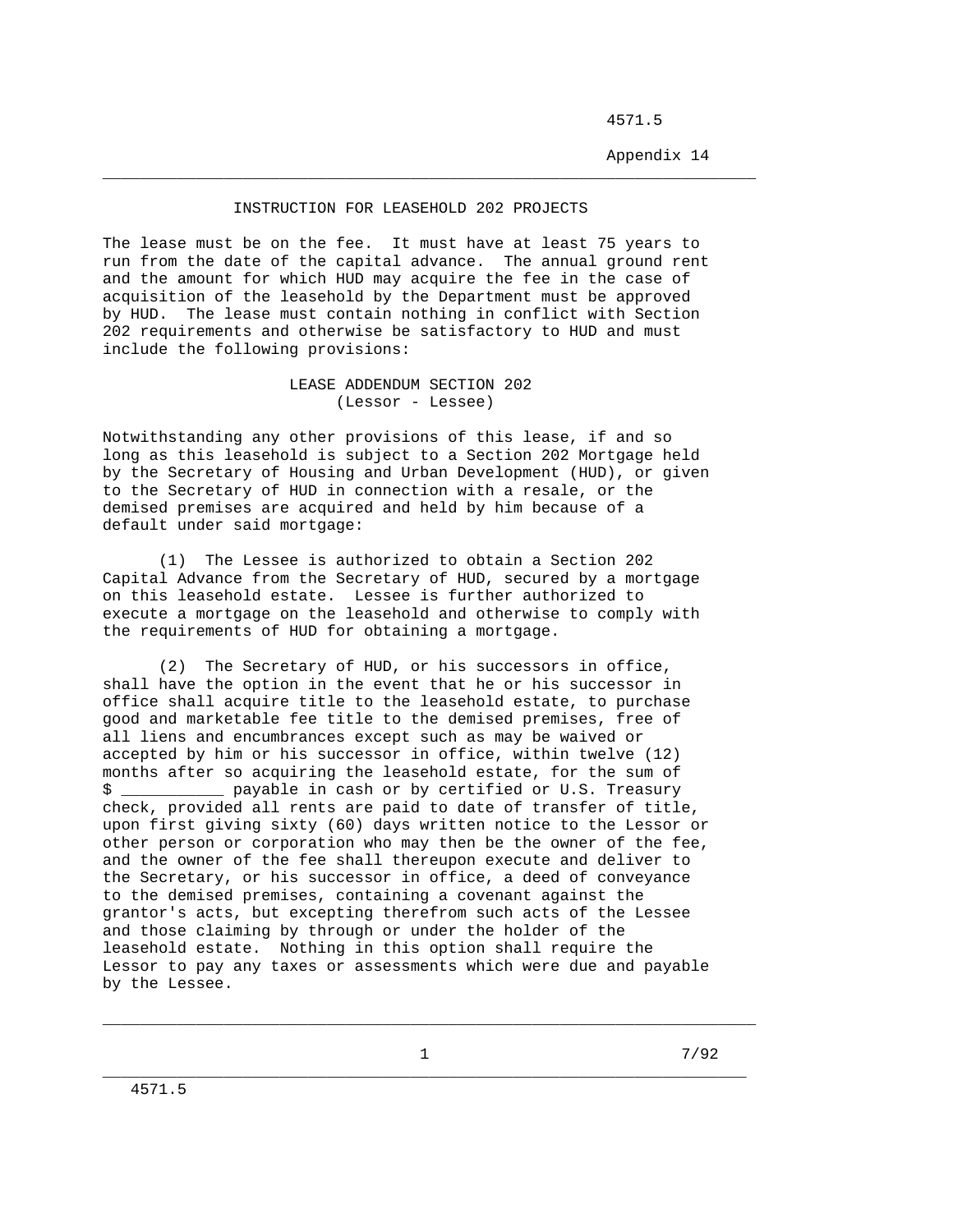(3) If approved by the Secretary of HUD, Lessee may assign, transfer or sell its interest in the demised premises.

\_\_\_\_\_\_\_\_\_\_\_\_\_\_\_\_\_\_\_\_\_\_\_\_\_\_\_\_\_\_\_\_\_\_\_\_\_\_\_\_\_\_\_\_\_\_\_\_\_\_\_\_\_\_\_\_\_\_\_\_\_\_\_\_\_\_\_\_\_\_

 (4) (a) Insurance policies shall be in an amount, and by such companies, and in such form, and against such risks and hazards, as shall be required by the mortgagee and/or the Secretary of HUD.

 (b) The Lessor shall not take out separate insurance concurrent in form or contributing in the event of loss with that specifically required to be furnished by the Lessee to HUD. The Lessor may at its own expense, however, take out separate insurance which is not concurrent in form or not contributing in the event of loss with that specifically required to be.

 (5) (a) If all or any part of the demised premises shall be taken by condemnation that portion of any award attributable to the improvements, or damage to the improvements, shall be paid to the mortgagee or otherwise disposed of as may be provided in the mortgage. Any portion of the award attributable solely to the taking of the land shall be paid to the Lessor. After the date of taking, the annual ground rent shall be reduced ratably by the proportion which the award paid to the Lessor bears to the total value of the land as established by the amount the Secretary of Housing and Urban Development would be required to pay upon acquisition of the fee.

 (b) In the event of a negotiated sale of all or any portion of the demised premises in lieu of condemnation, the proceeds shall be distributed and ground rents reduced as provided in cases of condemnation, but the approval of the Secretary of HUD shall be required as to the amount and division of the payment to be received.

 (6) The Lessor agrees that, within ten (10) days after receipt of written request from the Lessee, it will join in any authorizations required by any governmental or other body claiming jurisdiction in connection with any work which the Lessee may do hereunder, and will also join in any grants for easements for electric, telephone, gas, water, sewer and such other public utilities and facilities as may be reasonably necessary in the operation of the demised premises or of any improvements that may be erected thereon, and if at the expiration of such ten (10) day's period, the Lessor shall not have joined in any such application, or grants for easements, the Lessee shall have the right to execute such application and grants in the name of the Lessor, and, for that purpose, the Lessor hereby irrevocably appoints the Lessee as its Attorney-in-fact to execute such papers on behalf of the Lessor.

\_\_\_\_\_\_\_\_\_\_\_\_\_\_\_\_\_\_\_\_\_\_\_\_\_\_\_\_\_\_\_\_\_\_\_\_\_\_\_\_\_\_\_\_\_\_\_\_\_\_\_\_\_\_\_\_\_\_\_\_\_\_\_\_\_\_\_\_\_\_